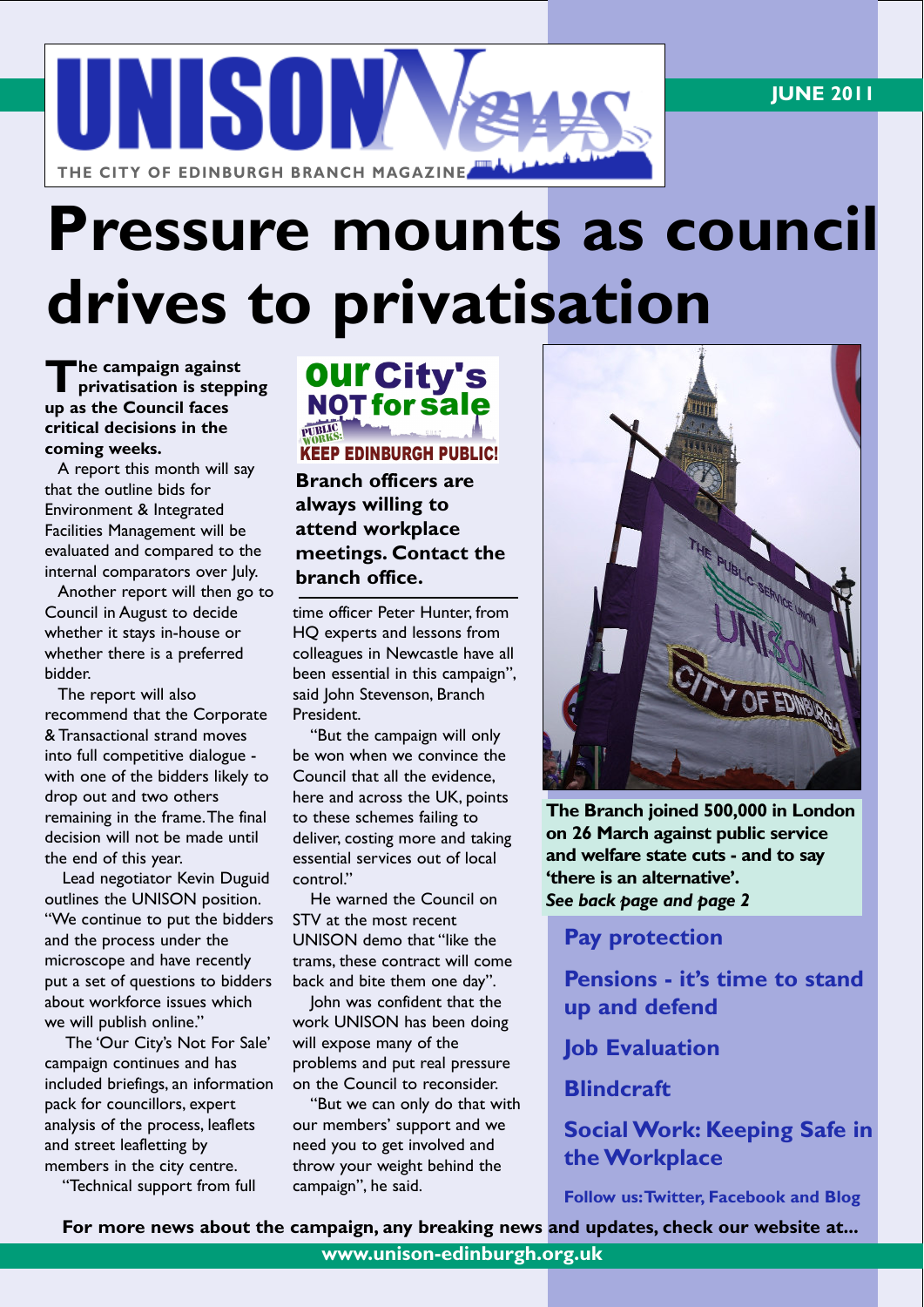#### City of Edinburgh Branch

#### **UNISON** *<u>Cus</u>*

# UNISON wins deal on protection

**Through Modernising**<br>Pay the council Pay the council ended the protection arrangements for people downgraded as a result of a review.

"UNISON argued that this position was not fair or tenable for staff and that they needed to have, at the very least, a staged reduction in their wages to allow them to 'acclimatise' to their new salary", explained UNISON negotiator Kevin Duguid.

### Keep up to date with UNISON

The Branch has had a website for many years but did you know we are also on a blog, Facebook and Twitter? If you follow us on Twitter you can get breaking news direct to your mobile phone Use the links on the website at www.unisonedinburgh.org.uk



Kevin Duguid 'Better than no protection'

"This was to little avail with the officers of the council but we persevered and made representation to councillors via the Policy and Strategy

Committee and they instructed officers to recommence discussions on a Transitional Pay Protection Arrangement".

Since then constructive meetings have taken place and the union are close to agreeing a sustainable transitional arrangement.

As usual, Kevin would have liked to achieve more but he stresses that "this will give staff more security than the current blanket policy of no protection at all."

## Job evaluation appeals

O ver 300 job evaluation appeals were submitted in the wake of pay modernisation.

At the moment these posts are being re-assessed by the council's job evaluation team in light of the information supplied by both line managers and staff.

Some have been completed and you may well have had a letter indicating the outcome of that assessment - if you are not happy with it you should advise UNISON that you wish to carry on to the

formal appeal hearing - just e-mail your details to the branch at branchoffice @unison- edinburgh.org.uk or contact your local steward.

We will be keeping a close eye on the outcomes of these initial assessments as this will be an indicator of whether the job evaluation scheme stands up to scrutiny or not.

It is expected that the first Appeals will begin at the end of June and they will run for about six to nine months.

### BLINDCRAFT

Blindcraft will close it's<br>Bdoors for the Final Ti doors for the Final Time at the end of July after the council's decision to close this historic 200 year old supported employment facility, reports Kevin Duguid.

It is a sad reflection on this council's lacklustre approach to Blindcraft and it's staff over the last 10 years that they have let this famous facility wither on vine and now the staff look like paying the ultimate price.

A number of staff have left already through voluntary redundancy but there are still over 30 who we are working with the council to try to get redeployed.

We are also trying to press the council to seek partners to open another supported employment facility in Edinburgh -

Both UNISON and the staff will do all that we can to avoid compulsory redundancies and to try to secure future employment prospects for people with disabilities in Edinburgh and beyond.

## UNISONNews View:There is an alternative to cuts

As we went to press, the<br> **A**Organisation for Organisation for Economic Co-operation and Development was warning that cuts at the Government's break-neck pace were threatening the recovery.

The OECD is not one for usually disagreeing with the Government so their intervention adds even more weight to the argument that, not only are the cuts bad for

2

the country, they

are delaying recovery. Just as UNISON has been arguing from the beginning.

More weight comes from Nobel Prize winning economist Joseph Stiglitz who is also an economic advisor to the Scottish Government.

Austerity measures "don't work" and prevent countries from creating jobs needed to generate economic growth, he said recently.

"Austerity is an experiment that has been tried before with the same results."

Cutting budgets in lowgrowth cycles leads to higher unemployment and hampers recovery. Austerity "doesn't work, it does not led to more efficient, faster growing economies."

As UNISON has been pointing out all along, healthy public services don't just benefit people

who rely on them, they benefit the whole economy - public and private sector.

It is also astonishing that pundits and the Government seem surprised that they've had to borrow more because of a slump in tax receipts.

Well, if you make lots of people redundant, of course you are going to get less tax and you have to pay more benefits.

Which bit don't they understand?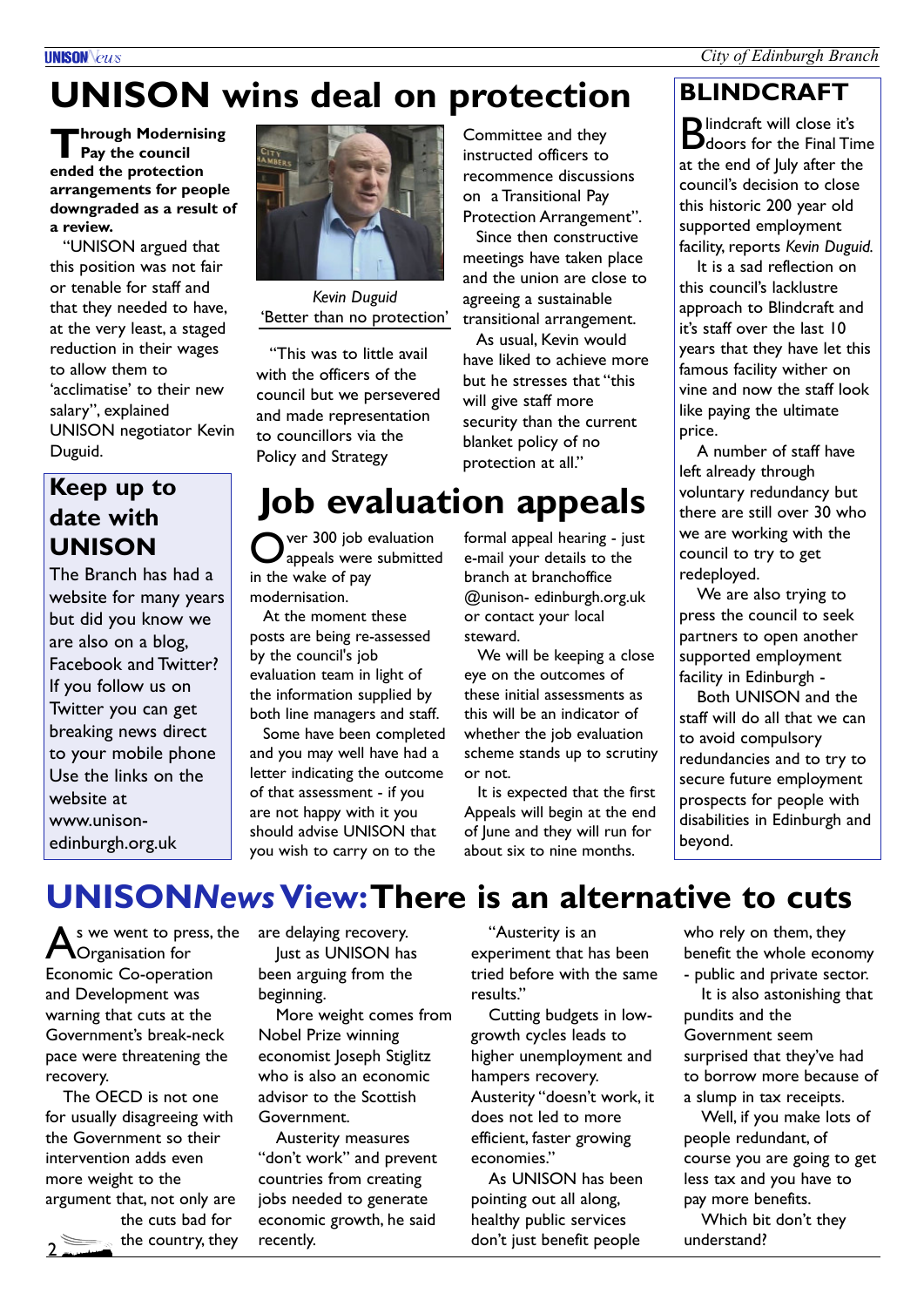# Time to stand up and defend our pensions - and dispel the myths

In March, hundreds of<br>thousands of people thousands of people stood up for public services at the TUC march in London. Now we must mobilise to protect our pensions.

The government's strategy on pensions is clear, they want us to:

- $\bullet$  pay more
- $\bullet$  work longer

• get less when we retire UNISON members face a number of threats from the government including:

Changing the way inflation is calculated from RPI to CPI.This may seem like a small deal but it cuts people's pensions now by up to 15% (see box).

Increasing contributions. Not a penny of the planned 50% increase in pension contributions will go into the fund.

"This money isn't going into pension schemes,' UNISON NEC member Gordon McKay told the STUC last month:"It's going straight to George Osborne to pay for the bailout of the bankers". Further attacks include:-

• All 27 of the Hutton Commission recommendations -

Public service pension schemes have around 7.3 million pensioners and 5.4 million active members. Including dependents, 20 million people are with us in the fight to defend public sector<br>
pensions.<br>
Closing current schemes pensions. 7  $\frac{1}{\sqrt{2}}$ 

closing current schemes and creating new ones

- **The end of final salary** pension benefits and their replacement by career average pensions.
- **The end of pension** protection if you face privatisation

UNISON is currently in negotiation but a dispute looks pretty likely.You may well be balloted for your views on industrial action over the summer.And it is important that any ballot is organised to avoid legal challenges on technicalities. That takes time.

In the meantime, other public sector workers in different pensions schemes are balloting on co-ordinated strike action on 30 June.

So, unless hell freezes over and the government

## Explode the public sector pension 'gilt-edged' myths

Most local government pensioners receive a pension of less than £5,000 a year with the average only £4,100 a year, dropping to £2,600 for women.

From April, public sector pensions increased by the annual increase in the Consumer Price Index (CPI) rather than the Retail Price Index (RPI). This means:

a) a woman on the average pension for women in the Local Government Pension Scheme (LGPS) of approx £2,600 a year will be  $£40$ worse off this year;

b) a member with the average pension of

backs off from their attacks we are gearing up for bigger and more widespread co-ordinated industrial action in the autumn.

Public service pension schemes have around 7.3 million pensioners and approximately 5.4 million active members. Including

approximately £4,100 a year will be around £62 worse off this year;

**UNISON** *<u>leure</u>* 

While the bankers continue to award themselves obscene amounts in bonus payments, a 50% increase for our pension contributions is simply a tax to pay back government debts that were raised to bail out the banks.

None of the increased contributions will go into the scheme and it threatens the whole system if members opt out dramatically.

We have worked hard and paid over many years for the right to access our pensions and these proposed changes must be challenged.

dependents, 20 million people are with us in the fight to defend public sector pensions.

We need to use that power. See what UNISON Scotland is doing at www.unisonscotland.org.uk/pensions

Compiled by Luke Henderson

and John Stevenson

### UNISON launches safety guide for social workers

U NISON Scotland and SASW have launched a guide to help social workers stay safe in the workplace.

The new guide – Keeping Safe in the Workplace – aims to help social workers recognise

when they are becoming stressed or overloaded at work and to seek support from their employers, trade union or professional association when needed.

The guide has been written by social workers for social workers and

examines some of the key issues faced by staff in their day-to-day working lives.

The Branch has asked the Council to adopt the guide - partly written by Edinburgh's John Stevenson - the previous Social Work Manifesto and a guide to



and workload management. See them at www.unisonscotland.org.uk/socialwork